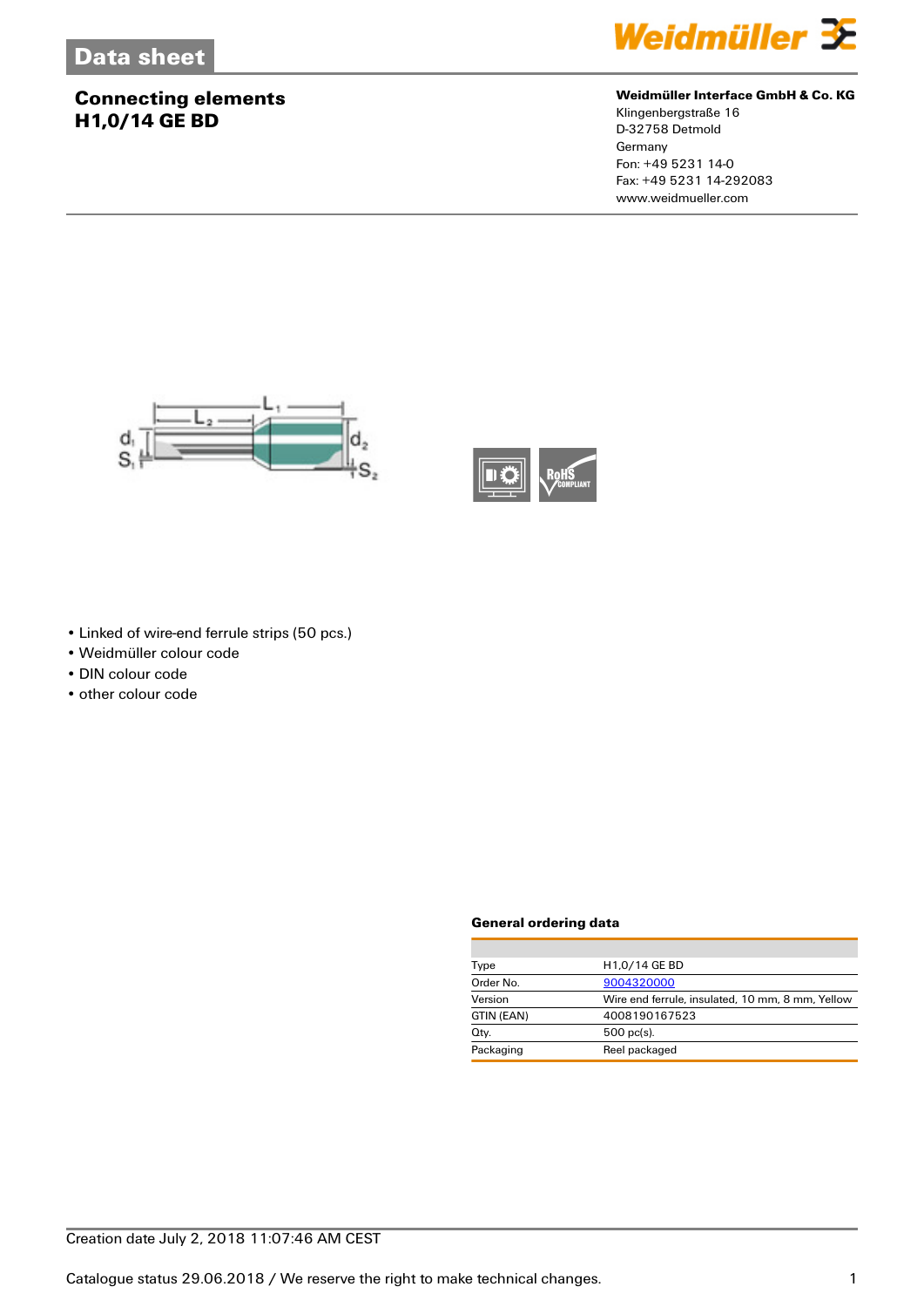### **Connecting elements H1,0/14 GE BD**

# **Technical data**



#### **Weidmüller Interface GmbH & Co. KG**

Klingenbergstraße 16 D-32758 Detmold Germany Fon: +49 5231 14-0 Fax: +49 5231 14-292083

| <b>Dimensions and weights</b> |                                 |                                    |                  |  |
|-------------------------------|---------------------------------|------------------------------------|------------------|--|
|                               |                                 |                                    |                  |  |
| Width                         | 14 mm                           | Width (inches)                     | 0.551 inch       |  |
| Net weight                    | 0.1 <sub>g</sub>                |                                    |                  |  |
| <b>Technical data</b>         |                                 |                                    |                  |  |
| Version                       | insulated                       |                                    |                  |  |
|                               |                                 |                                    |                  |  |
| <b>Wire-end ferrules</b>      |                                 |                                    |                  |  |
| Collar diameter (D2)          | 3 mm                            | Colour code                        | Weidmüller       |  |
| Conductor cross-section       | $1 \text{ mm}^2$                | Contact surface diameter (D1)      | $1.4 \text{ mm}$ |  |
| Contact surface length (L2)   | 8 mm                            | L1 in mm                           | 14 mm            |  |
| Metal sleeve thickness (S1)   | $0.15$ mm                       | Plastic collar thickness (S2)      | $0.25$ mm        |  |
| Stripping length              |                                 | Wire connection cross section AWG. |                  |  |
|                               | $10 \text{ mm}$                 | max.                               | <b>AWG 17</b>    |  |
| <b>Classifications</b>        |                                 |                                    |                  |  |
|                               |                                 |                                    |                  |  |
| <b>ETIM 3.0</b>               | EC000005                        | <b>ETIM 4.0</b>                    | EC000005         |  |
| <b>ETIM 5.0</b>               | EC000005                        | <b>ETIM 6.0</b>                    | EC000005         |  |
| <b>UNSPSC</b>                 | 31-16-31-02                     | eClass 5.1                         | 27-40-02-01      |  |
| eClass 6.2                    | 27-40-02-01                     | eClass 7.1                         | 27-40-02-01      |  |
| eClass 8.1                    | 27-40-02-01                     | eClass 9.0                         | 27-40-02-01      |  |
| eClass 9.1                    | 27-40-02-01                     |                                    |                  |  |
| <b>Approvals</b>              |                                 |                                    |                  |  |
|                               |                                 |                                    |                  |  |
| Approvals                     |                                 |                                    |                  |  |
| <b>ROHS</b>                   | Conform                         |                                    |                  |  |
| <b>Downloads</b>              |                                 |                                    |                  |  |
|                               |                                 |                                    |                  |  |
| Brochure/Catalogue            | <b>CAT 6 TOOLS 15/16 EN</b>     |                                    |                  |  |
|                               | <b>EPLAN, WSCAD, Zuken E3.S</b> |                                    |                  |  |